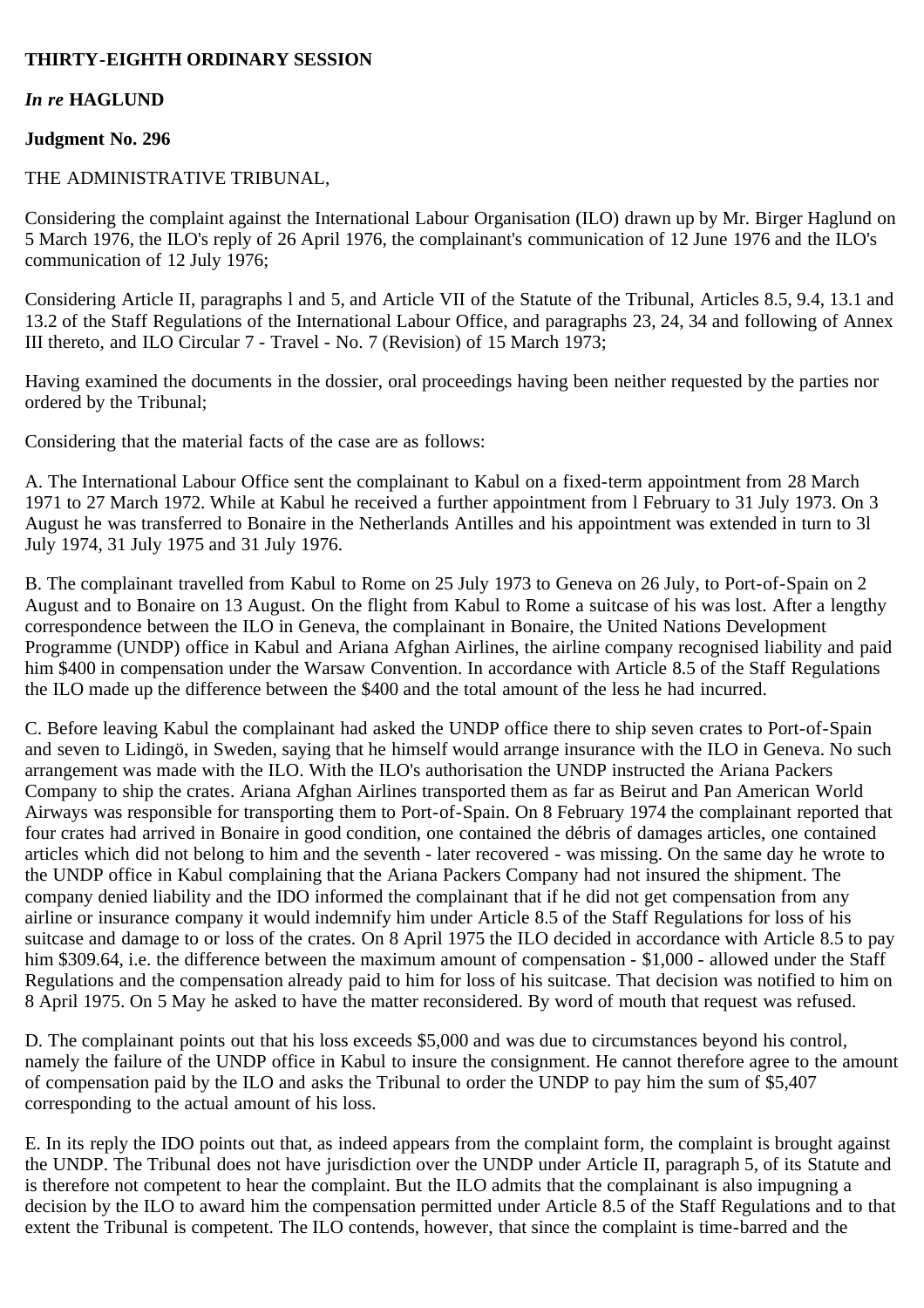internal means of redress have not been exhausted the complaint is irreceivable. No arguments are called for on the merits. Should the Tribunal take a different view the Organisation asks it to invite such arguments.

F. By communication of 12 July 1976 the ILO stated that since the date on which the complaint had been lodged it had decided to depart from earlier practice and distinguish between the loss due to the disappearance of a suitcase and the loss due to the disappearance or replacement of removal crates. As to the suitcase the amount of actual loss - \$690.36 - has been refunded, and as to the crates a further sum of \$690.36 has been paid "to allow for payment of the maximum indemnification of \$1,000 provided for in Article 8.5 of the Staff Regulations ...".

# CONSIDERATIONS:

1. The relief sought by the complainant is an order for the payment by a body called the UNDP of US\$5,407 as compensation for the loss of or damage to his effects on a journey from Afghanistan to the Antilles: the Organisation objects that the complaint is irreceivable.

2. The complainant was an official of the defendant organisation and his effects were being moved because he was being transferred from the one country to the other. It is manifest that in a complaint against an organisation the Tribunal cannot make an order requiring payment by some other body. It appears however from the facts and circumstances set out in the Organisation's reply that the complainant could allege (though in the Organisation's view the allegation would fail) that the UNDP were acting as agents for the Organisation in arranging the removal of the effects and that in this way the Organisation might be made responsible. This being the position, the Tribunal will not decide the question of receivability on this ground.

3. Article VII of the Tribunal's Statute provides that a complaint shall not be receivable unless the decision impugned is a final decision and the person concerned has exhausted such other means of resisting it as are open to him. It further provides that where the Administration fails to take a decision upon any claim of an official within sixty days, the person concerned may have recourse to the Tribunal.

4. In 1974 the complainant supplied the Organisation with details of his loss and damage. On 8 April 1975 the Organisation paid him an indemnity which they said was the maximum permissible under the Staff Regulations. On 5 May 1975 the complainant replied that the indemnity was so small that he would like to ask if it was possible to re-examine the case.

No reply was made to this letter and on 5 March 1976 the complainant filed his complaint with the Tribunal. He did not lodge a complaint with the Director-General and he does not state any decision by the Director-General from which he is appealing. He says only that he has made "two years of efforts ... without acceptable resolution".

5. The most favourable way in which the ease for receivability could be put would be to treat his letter of 5 May 1975 as a claim and to contend that the Director-General had failed to take a decision upon it within sixty days. But on this footing the latest date for the filing of a complaint to the Tribunal would be 9 October 1975 and, as stated above no complaint was filed until 5 March 1976. The complaint is therefore time-barred and as such irreceivable.

## DECISION:

For this reason,

The complaint is dismissed.

In witness of this judgment by Mr. Maxime Letourneur, President, Mr. André Grisel, Vice-President, and the Right Honourable Lord Devlin, P.C., Judge, the aforementioned have hereunto subscribed their signatures as well as myself, Morellet, Registrar of the Tribunal.

Delivered in public sitting in Geneva on 6 June 1977.

M. Letourneur André Grisel Devlin